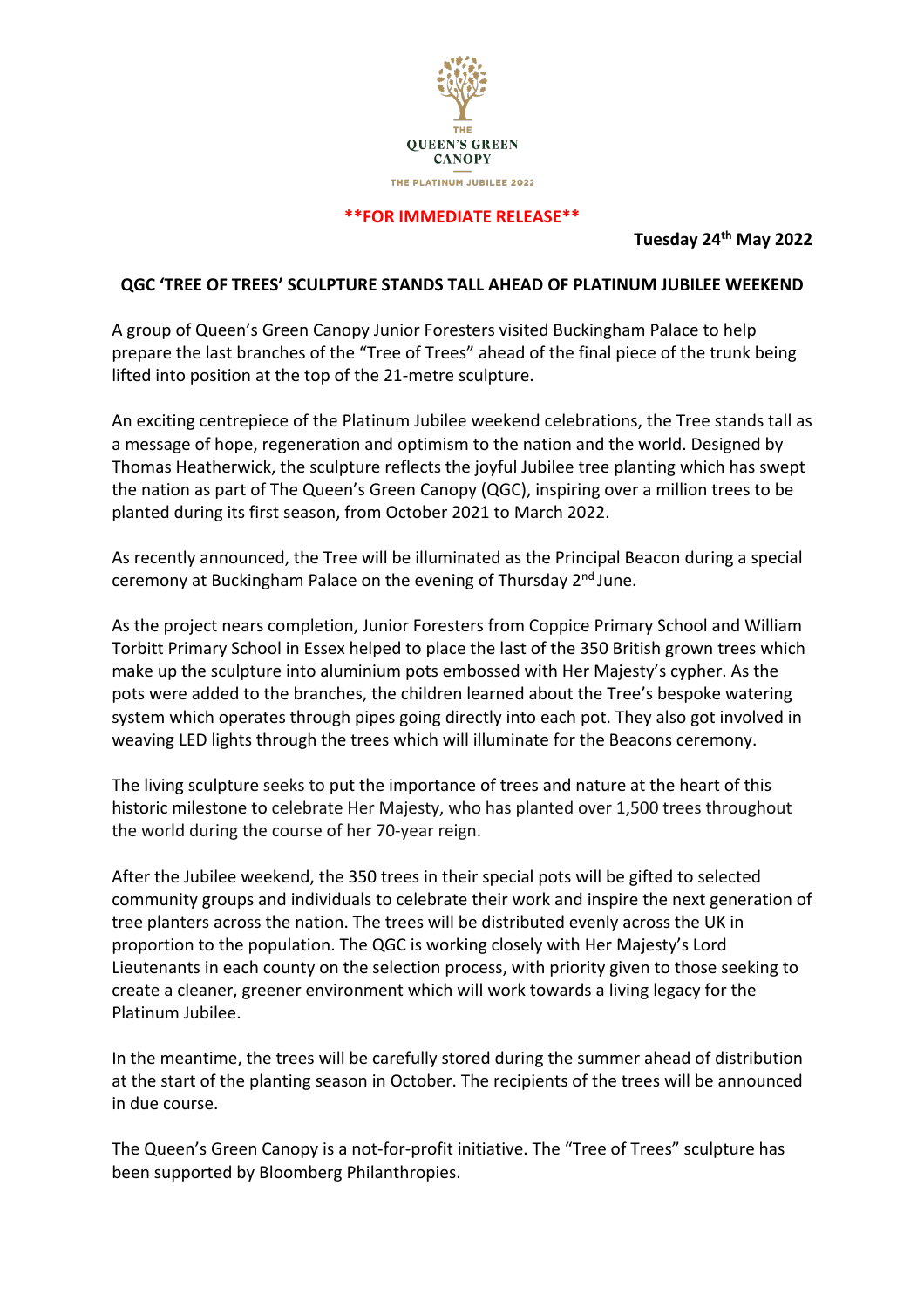**Sir Nicholas Bacon, Chairman, The Queen's Green Canopy said:** "The Tree of Trees offers a message of hope, regeneration and celebration to people and communities around the world. I am delighted in the way that everyone has come together across our Nation to 'Plant a tree for the Jubilee'. I hope that this wonderful living sculpture, showcasing 350 British-grown trees, will inspire even greater tree planting in the autumn, when we also look forward to celebrating with those communities, who have led the way and who make our country so special."

**Thomas Heatherwick, designer of the Tree of Trees said:** "This sculpture acts like a beacon sending one simple, eternal message that trees are the super-heroes of our towns and cities and matter much more to our lives than we realise. It's been made by a team of welders, arborists, designers and fabricators from right across the country, all of us playing a part in this huge community campaign that's literally transforming the landscape and proudly honouring The Queen."

**Michael R. Bloomberg, founder of Bloomberg L.P and Bloomberg Philanthropies said:** "The Tree of Trees is a powerful symbol of The Queen's leadership and what communities can achieve when they come together for climate action. Our team at Bloomberg continues to lead local greening and sustainability projects around the world, and we're glad to support The Queen's Green Canopy at this special moment for the UK."

The QGC Junior Foresters from Coppice Primary School and William Torbitt Primary School are participating in the RFS Junior Forester Award. https://rfs.org.uk/the-queens-green-canopy-edition-junior-forester-award/

# **Background – The Tree of Trees**

The Tree of Trees has been created with materials and talent from across the country. Materials have been sourced wherever possible from local suppliers within the United Kingdom to minimise transportation, energy use and waste.

Provided by Barcham's Nursery in Cambridgeshire, the 350 British grown trees include the

| following species: | Alder                    | Alnus glutinosa                |
|--------------------|--------------------------|--------------------------------|
|                    | <b>Field Maple</b>       | Acer campestre                 |
|                    | Hazel                    | Corylus avellana               |
|                    | Hornbeam                 | Carpinus betulus (Orange Retz) |
|                    | Larch                    | Larix decidua                  |
|                    | Rowan                    | Sorbus aucuparia               |
|                    | <b>Silver Birch</b>      | Betula pendula                 |
|                    | <b>Small Leaved Lime</b> | Tilia cordata                  |
|                    | Whitebeam                | Sorbus aria                    |

Provided by Cleveland Steel in Yorkshire, the design has been optimised to maximise the use of old surplus steel, keeping the level of embodied carbon to a minimum.

The sculpture has been fabricated and installed by Millimetre in Hove, and project managed by Rise International. The timber support, deck and joists are Forest Stewardship Council (FSC) certified.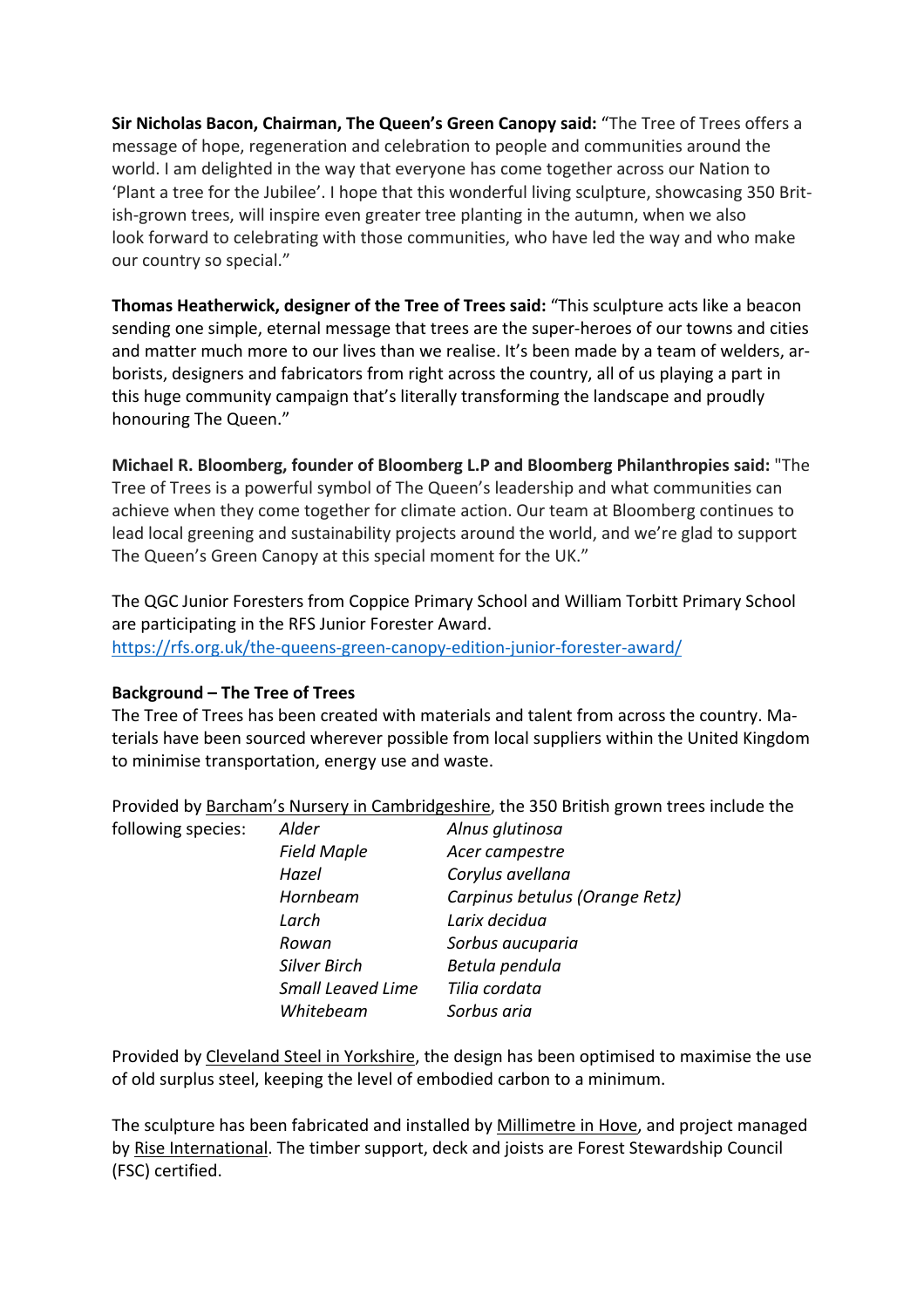# **Background - The Queen's Green Canopy**

The Queen's Green Canopy (QGC) is a unique tree planting initiative created to mark Her Majesty's Platinum Jubilee. All across the UK people are being invited to **"Plant a tree for the Jubilee"** to create a legacy in honour of The Queen's leadership of the nation, which will benefit future generations. https://queensgreencanopy.org/

With a focus on planting sustainably, everyone from individuals to Scout and Girlguiding groups, villages, cities, counties, schools and corporates will be encouraged to play their part to enhance our environment by planting trees during the official planting season between October to March. Tree planting will commence again in October 2022, through to the end of the Jubilee year.

As well as inviting the planting of new trees, The Queen's Green Canopy will dedicate a network of 70 Ancient Woodlands across the United Kingdom and identify 70 Ancient Trees to celebrate Her Majesty's 70 years of service.

By inviting everyone to plant considerable numbers of new trees throughout the country, the QGC seeks to highlight the significant value of trees and woodlands as nature's simple but highly effective way to clean the air we breathe, slow the impact of climate change, create important wildlife habitats and improve our general health and wellbeing.

- Throughout Her reign, The Queen has planted more than 1,500 trees all over the world and has spoken alongside Sir David Attenborough of the importance of trees in the Earth's future.
- The QGC is a voluntary and inclusive initiative which is open to participation by everyone in the UK.
- The QGC is a symbolic gift which involves the voluntary dedication of forests and woodland – there is no land/title transfer.
- The QGC is a not-for-profit initiative, which has not received Government funding.

Further information about the QGC is available: www.queensgreencanopy.org

# **The Queen's Green Canopy Partners**

Collaboration is central to the QGC. We are proud to work with **Cool Earth, The Royal Horticultural Society, The Woodland Trust, Trees for Cities, The Forest Canopy Foundation, DEFRA**, **The Tree Council, The Conservation Volunteers & Community Forest Trust.**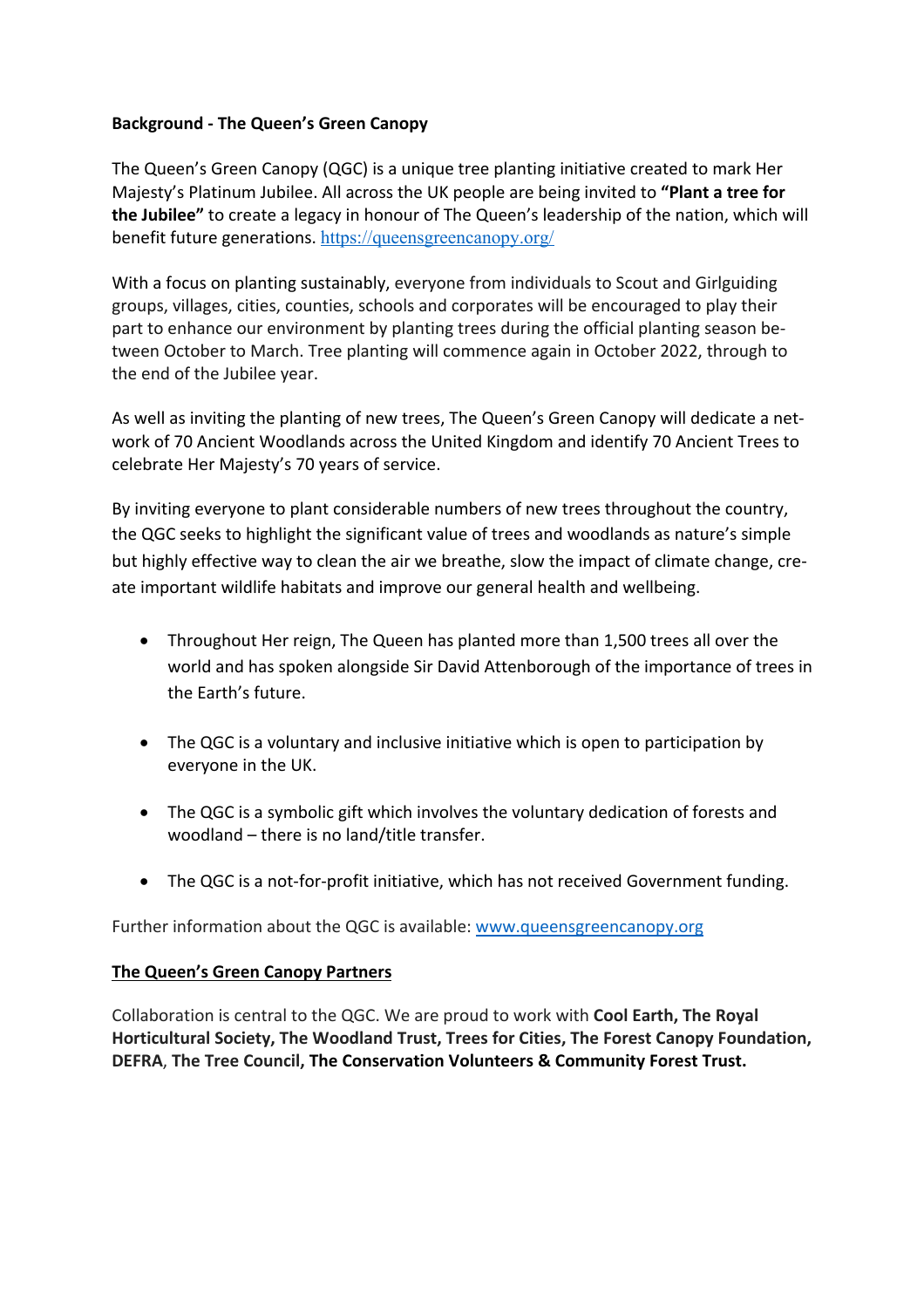# **The Queen's Green Canopy – Platinum Supporters**

The QGC is grateful to the **Royal Mail Group** as our first Founding Partner. We are also working with Platinum Supporters **Bloomberg Philanthropies, Coutts**, **John Lewis & Partners, Waitrose & Partners, Rentokil Initial, Coupa, Regatta and Craghoppers Bridgepoint**, **Howdens**, **Johnnie Walker**, **McDonald's UK & Ireland. Bags of Ethics by Supreme Creations** is an Official Supporter.

# **The Queen's Green Canopy – QGC Friends Network**

A diverse collection of groups located across the UK, our Friends Network is supporting the QGC, from planting trees to helping inspire the nation to get involved. https://queensgreencanopy.org/about-us/qgc-friends-network/

# **QGC social media channels**

*Instagram: @queensgreencanopy Twitter: @QGCanopy Facebook: @queensgreencanopy LinkedIn: @queensgreencanopy* 

Hashtags: #queensgreencanopy #plantatreeforthejubilee #jubileetree

# **About Bloomberg Philanthropies**

Bloomberg Philanthropies invests in 941 cities and 173 countries around the world to ensure better, longer lives for the greatest number of people. The organisation focuses on five key areas for creating lasting change: the Arts, Education, Environment, Government Innovation, and Public Health.

As an environmental leader, Bloomberg supports creative-led initiatives around the world to turbocharge climate progress and engage local communities. Last year, Bloomberg employees supported this mission by planting 11,390 trees globally. This year, Bloomberg will support Her Majesty The Queen's Platinum Jubilee celebrations through a range of initiatives, including support for the Queen's Green Canopy. https://www.bloomberg.org/

# **About Heatherwick Studio**

Heatherwick Studio is a design team of 200 problem solvers dedicated to making the physical world around us better for everyone. Their recent work includes the Maggie's Centre in Leeds, Little Island in New York, Coal Drops Yard in King's Cross London, and the Zeitz Museum of Contemporary Art Africa in Cape Town, as well as Airo, an electric car that cleans the air as it drives. http://www.heatherwick.com/

# **Notes to Editors**

Royal Rota material of the Tree of Trees and the Junior Foresters is available through the usual organisations.